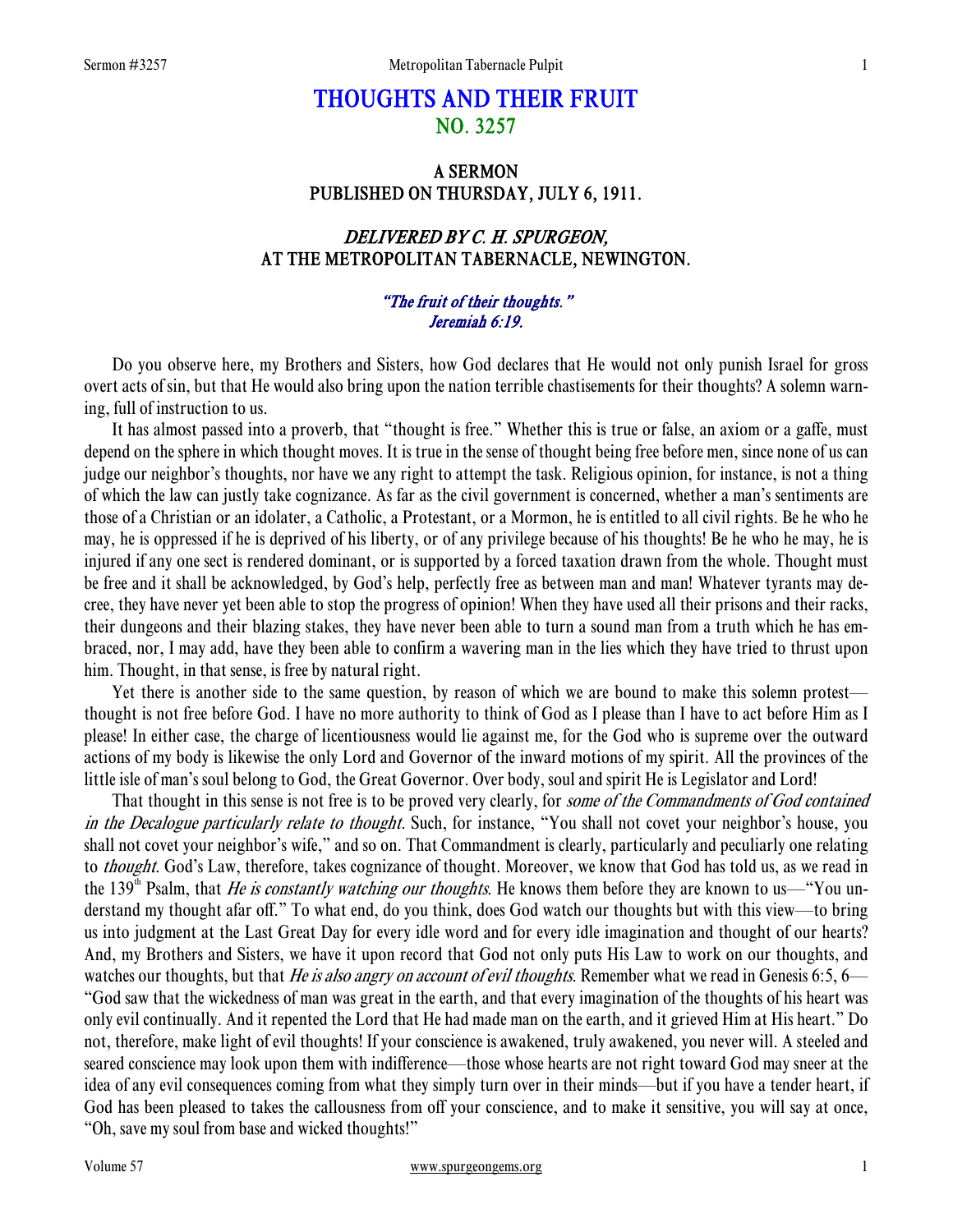That thoughts are of the utmost importance may likewise be inferred from the fact that God makes them here the ground of punishing His people. He speaks of "the fruit of their thoughts." The thought in itself may not be a very great thing, but what will it come to? It may even be a very little thing, but what will be the end of it? Thoughts of evil are in themselves evil thoughts! It is questionable whether we can even read the report of our neighbor's sin without producing some sinful thoughts in ourselves. It is debatable whether a person can have much to do with speaking or hearing of the offenses of others without in some degree defiling himself, for as pitch sticks, and soot and things black and dirty defile one by the slightest contact, so does sin in any shape passing over the mind! Touched by the hand, it might scarcely leave any discernible mark behind, but there is a distinct impression left upon the *mind*, so that every picture of evil which passes through the soul remains there to do that soul injury. The thought of evil is in itself sin.

And what is more, the thought of evil paralyzes the finer faculties of the soul. The more we think of sin and become familiar with it, the less terrible does it become to our apprehension. I am sure this is the result where men habituate their reveries with any form of evil. Could the minds of men who have become murderers be analyzed, I doubt not it would be found that they had been a long time in schooling themselves to the commission of the horrible crime. They have thought upon it, meditated and deliberated about it until, at last, it has seemed to them but a mere trifle—and then they have gone forth to do it without misgiving. I do not believe that a man becomes a villain all at once. He puts his soul to school—his thoughts are his teachers—or, rather, they are the schoolbooks in which his soul reads and, at last, he becomes capable of transacting the deeds of a scoundrel. If you think long upon any sin, the probability is that as soon as the temptation to that sin comes, you will commit it.

 I have known persons produce a pathological obsession by constant brooding. I knew a man, once, who was constantly apprehensive that he was being poisoned by people—and I always stood in trepidation for that man lest he should poison himself! If you will harbor the evil thought—if you will ponder on any sin, turn it over and talk with it on your pillow, your familiarity will disarm your fear and the traitor you have harbored will betray you before your suspicions are awakened! Beware, then, of all thoughts of sin! If you show a thief all the locks, bolts and bars in your house and tell him how the cellar window could be opened, or the backdoor lock be made to give way—do not be surprised if one of these nights you should find all your goods stolen! If you do this and introduce these evil things into your habitation, you cannot wonder at the consequence, however startled your friends may be at the detection!

It is certain that thoughts are the eggs of sin. These are the embryo out of which sins spring—the spawn from which every form of iniquity is developed. We sometimes hear of fever lairs and of pest dens—evil thoughts are just like these. They are the jungles where the monsters of sin fatten and grow. Thoughts of sin are the dark woods that harbor all sorts of evil—they are the evil birds of prey that destroy all sorts of good!

 Therefore, as God takes cognizance of our thoughts, let us be mindful of the responsibility they entail upon us. Let us no longer despise them, but look into the nursery where they are reared and begin to search our hearts—and to judge ourselves as in the sight of Him who searches all hearts.

I. BAD THOUGHTS AND THEIR FRUIT EXHIBIT A VERY LARGE VARIETY. I shall, however, but refer you to the  $20<sup>th</sup>$  Chapter of the Book of Exodus, where the Ten Commandments will help us to a list of thoughts, all of which are horribly mischievous.

The First Commandment God gives to us is, "You shall have no other gods before Me." That is, in fact, "You shall have no other god but Me, "since God is everywhere. This precept is easily broken in our thoughts. If I say to myself, "This is God's Law, but the contrary action will be most to my profit," then I make myself, or my money, my god. If on any occasion I say within myself, "I clearly perceive that I ought not to indulge in that sin, but then it will give me great pleasure"—should I indulge in it, then I make my pleasure, that is to say, *myself*, my god—I worship myself instead of God! This is a sin, the essence of which must lie in the thoughts, in the judgment, in the affections. You need not make an image of gold, or of wood and bow down before it—you can become a thorough-paced idolater in the temple of your heart by offering homage to your own self-will!

The Second Commandment contains a further prohibition, "You shall not make unto you any graven image," and so on. That is, "You shall not worship God under any *symbol*—you shall not worship God through any symbol," or, in spirit, "You shall not worship God in any way which God has not commanded." "You shall not invent to yourself methods and modes of worship, but you shall do as God commands you." Now, we can very easily, in our thoughts, fabri-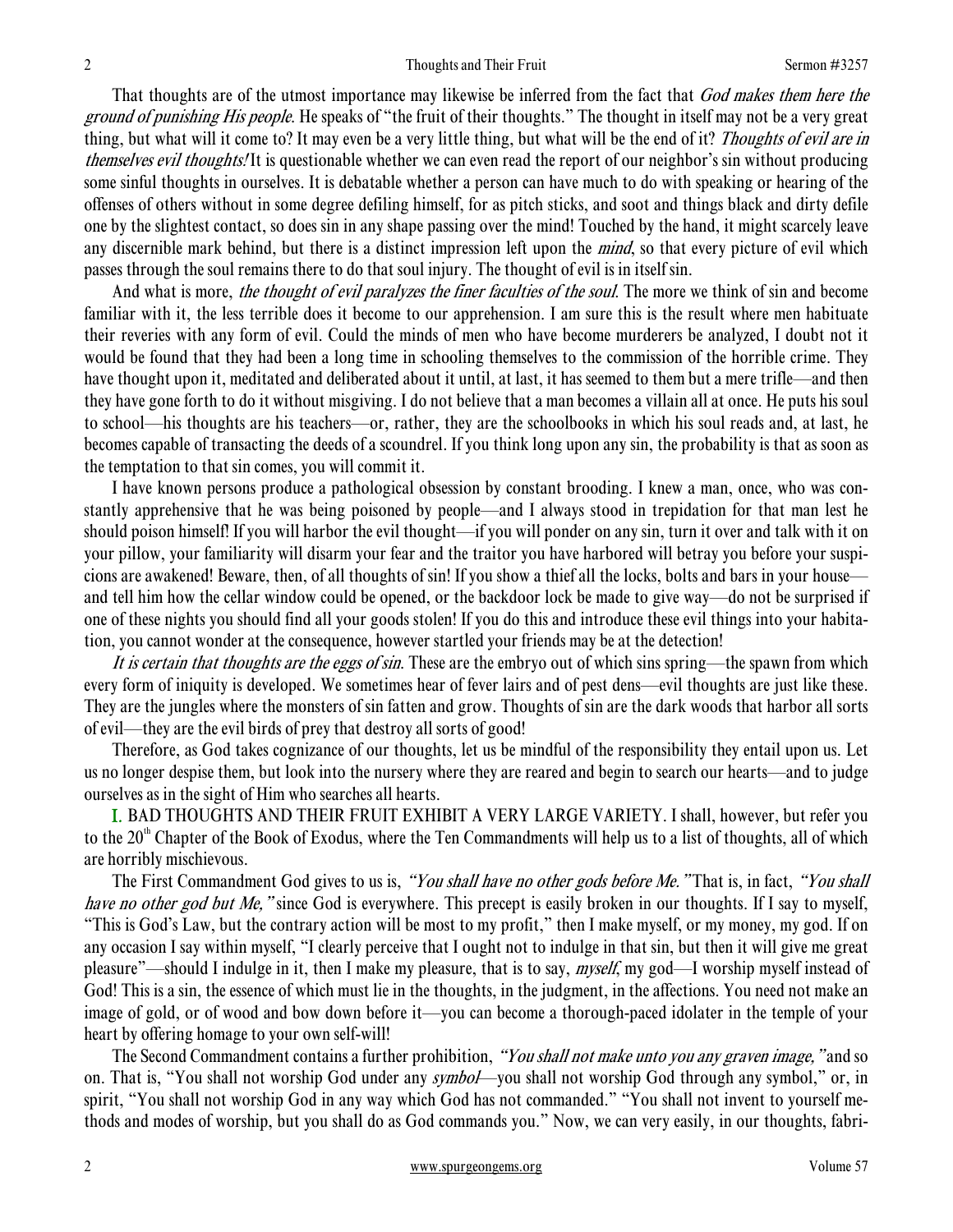### Sermon #3257 **Sermon #3257** Thoughts and Their Fruit 3

cate an image. This is what most of us do. We say and think that God is altogether such an one as we are and, having formed to ourselves an idea of God, we bow down before it and say, "These are your gods, O Israel!" Brothers and Sisters, you may be idolaters as much by worshipping a god whom your fancy has made as by worshipping a block of stone! That Incomprehensible One who has proclaimed Himself in Scripture according to the mysterious attributes of His Being, and has further revealed Himself so sweetly and gloriously in the Person of the Lord Jesus—this is the God we must worship! We must not make a god, but take the God whom the Scripture reveals! We are not to fashion in our thoughts a god such as we should like him to be—a god who is pure benevolence, but who has no justice—but we must take the God of Scripture—grandly stern, severely dreadful in His wrath while He is unbounded in His compassion and is always gracious and full of mercy! We must acknowledge the God of the Bible and not make a deity to ourselves, or else in our thoughts we have broken the Divine Law and the fruit of that thought will be that we shall be idolaters and sin will be laid at our door!

The Third Commandment, as you will clearly perceive, can be broken without saying a word—"*You shall not take* the name of the Lord your God in vain. "Light thoughts of God, irreverence of soul towards Him is a violation of the solemn interdict. You have but to think lightly of His name and you have blasphemed it! Before your mouth has been opened to utter the rash expression, the rebellious thought is a profanation of the Most High.

As for the *Law of the Sabbath* in the Fourth Commandment which binds our race, that is readily enough violated by us all. Do not suppose that you are a keeper of the Sabbath because you do no work with your hands—you are just as guilty if you work with your brain! You are to rest on that day from all your own works. Do as much as you please for God on that day, but your mind should lay aside its care. You must not bring your shop here—you might almost as well stay at home and carry on your trade. You must not bring your burden in here! No, my Brothers and Sisters, leave that at the door and ask God's Grace that you may rise this day from all these things and give your heart and mind entirely to the worship of Him who has sanctified the day unto Himself. You see, then, that this Commandment may readily be broken without any overt act—and the breach destroys the validity of the Sabbath to you. It yields you no comfortable rest while your mind is toiling, tugging and straining about a thousand troubles and difficulties! But if you kept the Commandment in your spirit, it would be a sweet and blessed rest to you.

We turn now to the second table, the Commandments which relate to men. "Honor your father and your mother." Ah, when we were children and since then, unkind and unhallowed thoughts of our parents have been quite sufficient to convict us of offenses against the Law. Without a disobedient action, without a rebellious word, the child may in thought be a rebel to his parents.

"You shall not kill. "But Christ tells us that he that is angry with his brother without a cause is virtually a murderer! So that *thought* can slay and kill and, indeed, it is the angry thought that lays the foundation of the deadly stroke! There would be no murdering and slaying if there were no enmity. Men would not march to slay each other, surely, or waylay their hapless victims and do desperate deeds of violence unless, first of all, their souls were set on the fire of Hell.

"You shall not commit adultery." Little will I say on this Commandment, but here is our Lord's own exposition of it, "Whoever looks on a woman to lust after her has committed adultery with her already in his heart." Fornication may thus abound in us to our defilement—and our souls' ruin—even though we may still be kept back by fear, perhaps, from the commission of the evil deed. Beware, then, you who can gloat over evil, you who can suck the forbidden sweet behind the door, you who can roll the sweet morsel under your tongue—beware lest you shall have your portion with those who fall into the sin! I say not that the thought of the sin is as bad as the sin, itself—it cannot be so, certainly, in its result to others—but it is still a sin—and a sin to be answered for in that tremendous Day when the Judge of all the earth shall allot their portions unto men!

Volume 57 www.spurgeongems.org 3 "You shall not steal. "Every envious thought of another man, every desire to possess myself of what is not mine. Everything of this sort, in which I would grasp that which does not belong to me, is a constructive theft! The thief does not so much steal when he puts out his hand to take his neighbor's purse, as in the thought which led him to do it, for the hand may sometimes take the purse without offense—it may be to protect the property of one who is disabled and incapable of guarding it himself. Such a thing is supposable—that one man might legitimately take another's purse and have a right to do so. It is not the act, but the *motive* when he deliberately ventures to take that which is not his own and would possess himself of his neighbor's goods to his neighbor's injury—this constitutes the very virus and soul of the theft.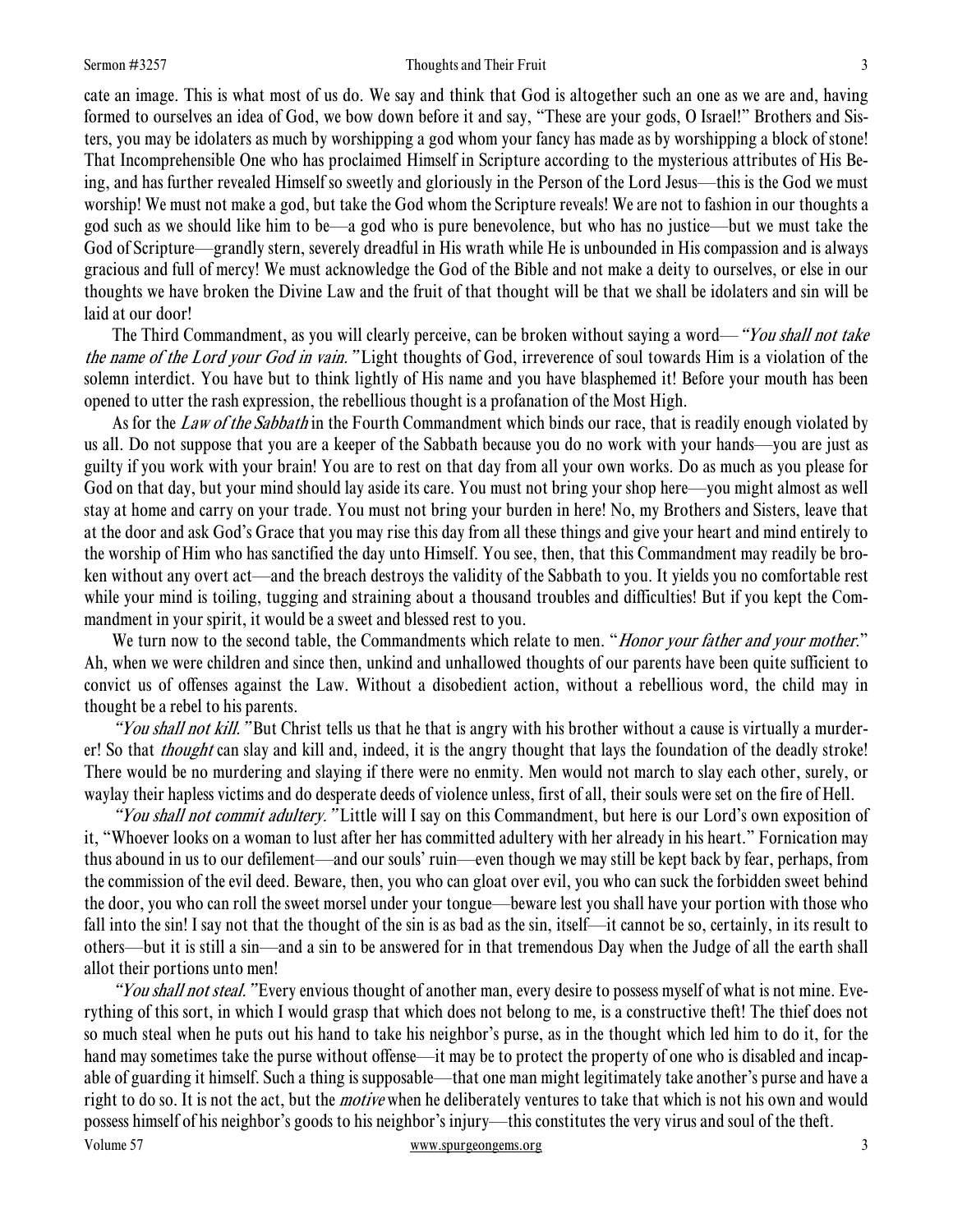"You shall not bear false witness against your neighbor." If I think harshly of my neighbor without a cause. If I conceive an unjust prejudice against him. If I look coldly upon him when he really does not deserve it. If I make up my mind out of some whim or fancy that he is a bad fellow, and shrug my shoulders, and I know not what, besides—though I have never said a word—yet still in thought I have injured my neighbor! Above all things, Brothers and Sisters, avoid that shoulder-shrugging—it is an abomination! We sometimes see it in company. Ah, they will not dare to say what it means, the cowards! You might suppose that the man against whom it is directed had killed his mother if you liked, for you are sure to suppose the worst. Be brave enough, if it must be spoken, to speak it! And if it must not be spoken, well then, do not say it in that mysterious language which may ruin a man in the estimation of others. Avoid any false witnessing in your thoughts and you will not bear it in your words.

To the last precept of the catalog I have already referred. It is especially a thought-command—"You shall not covet." All greedy desires which make us wish to get our neighbor's goods to the injury of others, are sins—and the fruits of such thoughts are guilt, punishment and the wrath to come!

 Let me now conduct you a step further to another set of evil thoughts which could not be very easily comprised in the Decalogue.

There are *self-righteous thoughts*—the supposition that we are not as sinful as God says we are! The conceit that we may, perhaps, work ourselves out of our difficulties and force our way to Heaven! Now, the fruit of such a thought as this will be amazement in the day when God will strip us of our self-righteousness and make us stand naked to our eternal shame! Beware of self-righteous thoughts, my Hearers! They are the Tarpeian Rock from which Satan has hurled thousands of souls! It were better for you that a millstone were fasten about your neck and that you were cast into the midst of the sea, than that you should thank God that you are not as other men when, after all, you are as corrupt as other men and will perish as they do! Self-righteousness keeps you from coming to Christ and certainly it excludes you from eternal life and will close the gates of Heaven against you. God deliver us from the fruit of such thoughts!

Then, again, *proud, boastful, vainglorious self-seeking thoughts* are, alike, obnoxious. How highly some people think of themselves! You can see it in their gait and their speech betrays them. Yet their wine is all froth and their gold is all counterfeit. Their speech, when they begin to tell of what they have, and what they can do, and what they  $di\dot{\theta}$  do upon such-and-such occasion—all this is an abomination to honest men—and their thoughts must be very abominable to God! It is one of the things which He says He hates—a proud look. God grant us Grace to be rid of every proud thought, for we have nothing to be proud of! A proud man is nothing but a windbag and when either the ills of life, or the crisis of death shall put a pin into it, what a collapse there will be! How the haughty one will discover himself to be nothing but emptiness and vanity! Get rid of proud thoughts, for oh, what will they do? Pride dragged an angel from Heaven and made a devil of him—and pride will drag any of us down to the level of the devil if we fall into its snare.

Another still more common set of thoughts, but not much decried, are *murmuring thoughts*. Ah, me, how full some people are of these! They can hardly speak but what they have something to grumble about. Trade with them is always bad. Ever since I have been in London, trade has been bad, but it is even worse now! It never was so bad as it is now, except that it was just as bad last year and, as far as I know, has always been at the worst! Farmers never have, to the best of my recollection, had more than "an average crop." And most years there has been a failure. If the wheat has been good, the turnips have always gone bad, or *something* has! I notice murmuring to be a very common thing with many people and you no sooner sit down in the cottage than, instead of telling you that someone has been there to help them a little, and give them some assistance—they say they have only the parish allowance—a miserable pittance! So it is—but they forget the mercies that they have. Why should I always be telling how often I have rheumatic pains and how many times I find that there is something wrong with my constitution? Why should I make it my constant habit to compel everybody to be miserable wherever I go? "Well," says one, "but you know we cannot help it!" My dear Friend, if you do not help it, then I will tell you what will be the fruit of it—*you will make yourself incorrigibly miserable*. You will bring yourself into a desperate state in which nothing will comfort you! I believe that in this respect, we are very much our own masters. Not all bounties of Providence can make us happy if we have a thankless, ungrateful heart! You may have all that the world can give you, and yet be wretched—or you may be very, very poor, and yet be cheerful! A thankful heart is the thing we need and, oh, may God be pleased to give us that thankful heart! But what I want you to remember is that murmuring is a great sin. They murmured against God in the wilderness and He sent fiery serpents among them. God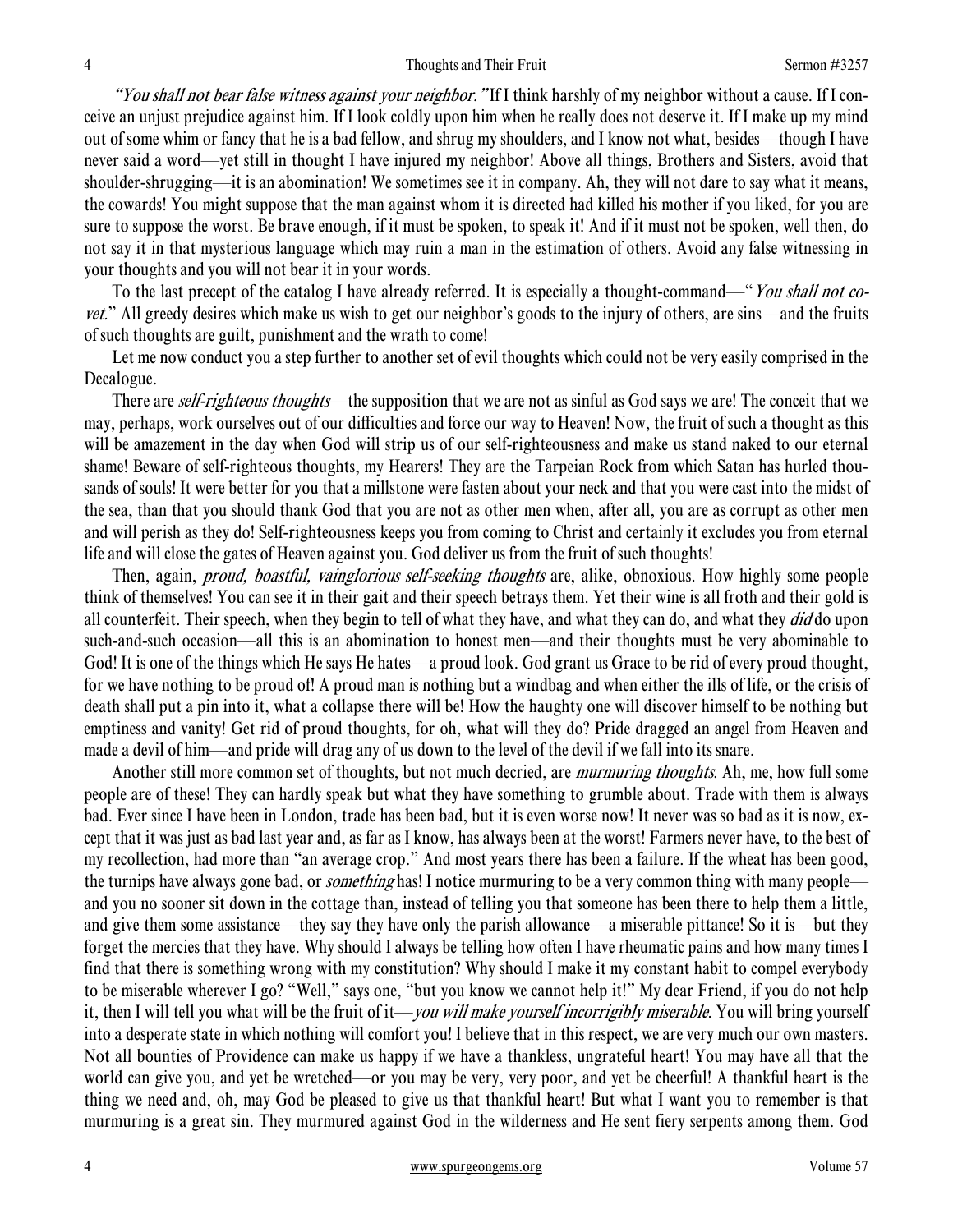### Sermon #3257 Sermon #3257 Sermon #3257 Sermon #3257 Sermon #3257 Sermon #3257 Sermon #3257 Sermon #3257 Sermon #3257 Sermon #3257 Sermon #3257 Sermon #3257 Sermon #3257 Sermon #3257 Sermon #3257 Sermon #3257 Sermon #3257 S

thinks much of our complaints against His Providential dealings with us—let us not think so little of the sin of provoking Him with our thoughts.

How prone we are likewise to cherish *unbelieving thoughts!* Oh, that we were all rid of these! But I suppose if I went round these galleries, I would find in every pew somebody who has unbelieving thoughts. We fancy that God will forsake us, that Providence will turn against us. We get like old Jacob when he said, "Joseph is not, and Simeon is not, and you will take Benjamin away: all these things are against me." Whereas everything is working for us, only we cannot see it. Be gone, unbelief, for the fruit of unbelieving thoughts is weakness, sorrow, rebellion against God and I know not what else of rashness and presumption! God save us from these thoughts!

Procrastinating thoughts have been the fruitful source of mischief to full many of you. You have good thoughts and good resolves, but you always put things off and think that better times will come for leaving off your sins and seeking Christ! Even though the least evil would be a fearful waste of time—worse than which you run a perilous risk—it is yet to be dreaded that your souls will be lost at the last.

Others of us have to complain of *wandering thoughts when we are worshipping God*—and the fruit of these is to spoil the golden seasons which, well used, might yield great profit. Oftentimes, when the service has been fitted enough to minister refreshment and instruction—and others have been nourished by the Word—some poor soul goes out and says, "I have not enjoyed it at all." Why, of course not, for your thoughts have been elsewhere! These are the birds that come down upon the sacrifice. If, like Abraham, we drive them away, we shall be able to worship in peace. But if not, the fruit of wandering thoughts in the House of God is that the service is spoiled. So, too, in the closet, whether ostensibly engaged in private devotion, or the reading of Scripture—unless the thoughts are centered upon the subject in hand there can be no spiritual gain in drawing near unto God.

II. For a few minutes, now, let us think of brighter things while I mention A FEW GOOD THOUGHTS AND THEIR FRUIT.

 "Of which," says an Apostle, "we cannot now speak particularly," when he had a long list and little space, so I must say now. If you would have good faith in your soul, *cultivate humble thoughts*. No man was ever injured by having too lowly a view of himself. The best definition of humility I ever heard was this—"to think light of ourselves." To think of ourselves as below the standard is lowliness—to think of ourselves as above the standard is pride. But to form a right estimation of ourselves is true humility! Avoid the counterfeit which is in the world—that is mock humility. Be truly humble. Have low thoughts of yourselves, especially before God! Penitent thoughts of sin, humble views with regard to Divine Grace and a close account of your own responsibility are indispensable—so, you will find that humility will sweep out the chamber of your soul and prepare it for the incoming of the Great Prince.

Cultivate very much *forgiving thoughts towards your fellow men*. Never be hard to be persuaded to pardon an offense. He that takes his brother by the throat will be sure to be taken by the throat himself. Evil for evil, it is said, is beast-like. Good for good is man-like. Evil for good is devil-like, but good for evil is God-like! Try to do it and if anything can make the bells ring in your heart, it will be to forgive one who has very greatly and wantonly injured you. The worse the offense, if you can overlook it, the greater will be your own joy and the better proof will you have that you are a child of God.

Volume 57 www.spurgeongems.org 5 Go to bed each night and wake up each morning with *admiring thoughts of God's goodness and with adoring* thoughts towards God's greatness. You will find these thoughts to be like bees that will come home to you laden with honey. Let your soul be a hive of them! Worship the Lord. Think much of Him. Let every blessing you receive make you think of Him. Do not sit at the table and offer what we call, "Grace," because it is the custom to do so, but let your soul really see God's hand in the gift of everything that is on the table! We need not fear worldly thoughts if we were to sanctify those worldly thoughts. Said one, "The road on which I tread makes me think of Christ—the Way. The door through which I pass makes me think of Christ—the Door. I cannot handle money but what I think that I am not my own, but am bought with a price. I do not receipt a bill without recollecting that He has blotted out the handwriting of ordinances that was against me. I cannot talk to my fellow man and receive his answer without thinking how I talk with God and how He answers me." In such manner, with many thoughts of God, you will find the fruit of heavenlymindedness in your spirit. Angels will come and go to and fro between you and the courts of the Most High if you have many of these admiring and adoring thoughts of God!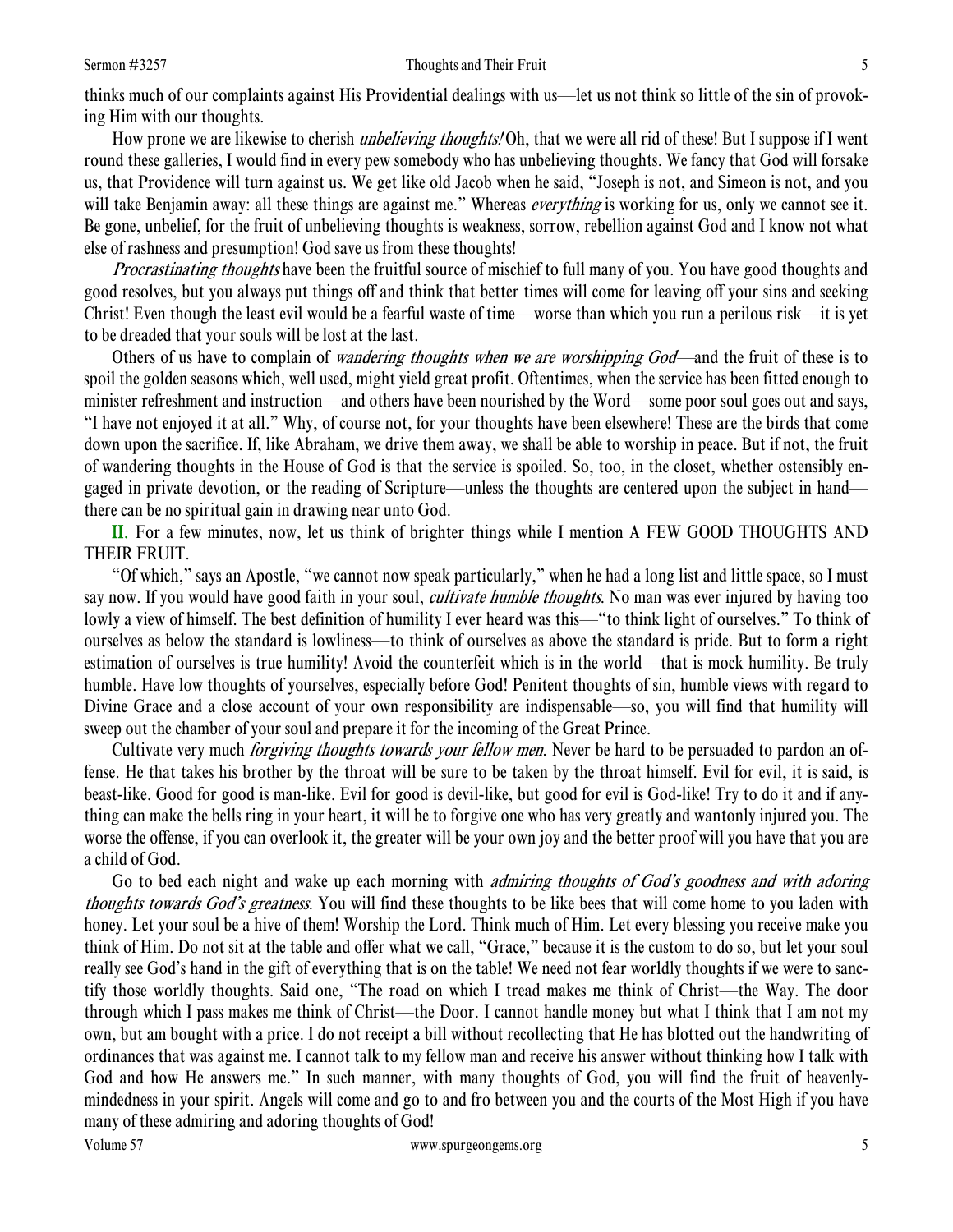Thankful thoughts are well deserving your high encouragement. Get a cage full of these birds of paradise and let them fly about in the groves of your soul and sing there at all times! Oh, there is no better companion than cheerful gratitude! If a man can but see the mercy of God in everything, instead of looking always at the black side of the picture, you will be happy, indeed! The fruit of thankful thoughts will be summer in your soul even when it is the depth of winter outside! Cultivate thankful thoughts as you cultivate sweet flowers in your garden!

Yet again, dear Friends, get *many and abundant believing thoughts*. When you cannot see your way, still trust in your Lord. Believe in Him. Though everything should give the lie to the promise, still believe the promise to be true.

Abound much in *thoughts of submission* to God. Every morning exercise such thoughts. Put your soul into God's hands that He may deal with you according to His will all the day. And each night, when you review the day, thank God for it all, whatever it may have been—knowing that it must be good—no, must be best if God has ordered it!

 I will finally say, seek, Believer, to have many longing thoughts after Christ. Have longing thoughts to be with Him where He is! Let Christ have the best thoughts—the cream of them. Let Him have the first growth of your spirit. Be with Him in waking. Say to Him in the evening, "Abide with us, for the day is far spent." And if you lie awake at night, still seek to have some precious thought of Christ, like a wafer made with honey, to put under your tongue. Oh, we can bring Heaven down to earth if we can take our thoughts up to Heaven! If thoughts are the wings and the Spirit is the wind, we will fly away to the celestial Paradise!

 Be much, then, in such thoughts as these, and may the fruit of your thoughts be such as God, Himself, may delight in, to Jesus Christ's praise! Amen.

## EXPOSITION BY C. H. SPURGEON: JEREMIAH 7:1-15; 17:1-14

 Jeremiah 7:1-3. The word that came to Jeremiah from the LORD, saying, Stand in the gate of the LORD'S house and proclaim there this word, and say, Hear the word of the LORD, all you of Judah, that enter in at these gates to worship the LORD. Thus says the LORD of Hosts, the God of Israel, Amend your ways and your doings; and I will cause you to dwell in this place. Many of them thought that if they went up to the Temple, it was all right with them. If they did but go through the outward ritual, they would certainly be accepted. They must have been astonished when Jeremiah, the Weeping Prophet, met them at the Temple door and told them that the best worship of God was holiness—not the mere outward ceremony but the renewal of the life, the cleansing of the heart before Him.

4-7. Trust you not in lying words, saying The temple of the LORD, The temple of the LORD. The Temple of the LORD, are these. For if you thoroughly amend your ways and your doings; if you thoroughly execute judgment between a man and his neighbor; if you oppress not the stranger, the fatherless, and the widow, and shed not innocent blood in this place, neither walk after other gods to your hurt: then will I cause you to dwell in this place, in the land that I gave to your fathers forever and ever. The blessing is not to the Temple and the Temple worshippers—the blessing is to holy men, to such as love righteousness, to such as obey the living God and do justice between man and man—and especially between themselves and the poor and needy of the earth. It is necessary to say this even now, for there are some who talk of being regenerated by baptism, of being saved by sacraments—they trust in their priests and rely upon their performances. "Trust you not in lying words"—that is the Scriptural description of all that kind of thing—just lying words and nothing better!

8-10. Behold, you trust in lying words that cannot profit. Will you steal, murder, and commit adultery, and swear falsely, and burn incense unto Baal, and walk after other gods whom you know not; and come and stand before Me in this house, which is called by My name, and say, We are delivered to do all these abominations? Will you quote the very decree of God as an excuse for your sin? Will you make it out that even He is partaker in your criminality? That will never do! Only a lying heart could conceive of such an abomination!

11-16. Is this house, which is called by My name, become a den of robbers in your eyes? Behold, even I have seen it, says the LORD. But go you now unto My place which was in Shiloh, where I set My name at the first, and see what I did to it for the wickedness of My people Israel. And now, because you have done all the works, says the LORD, and I spoke unto you, rising up early and speaking, but you heard not; and I called you, but you answered not; therefore will I do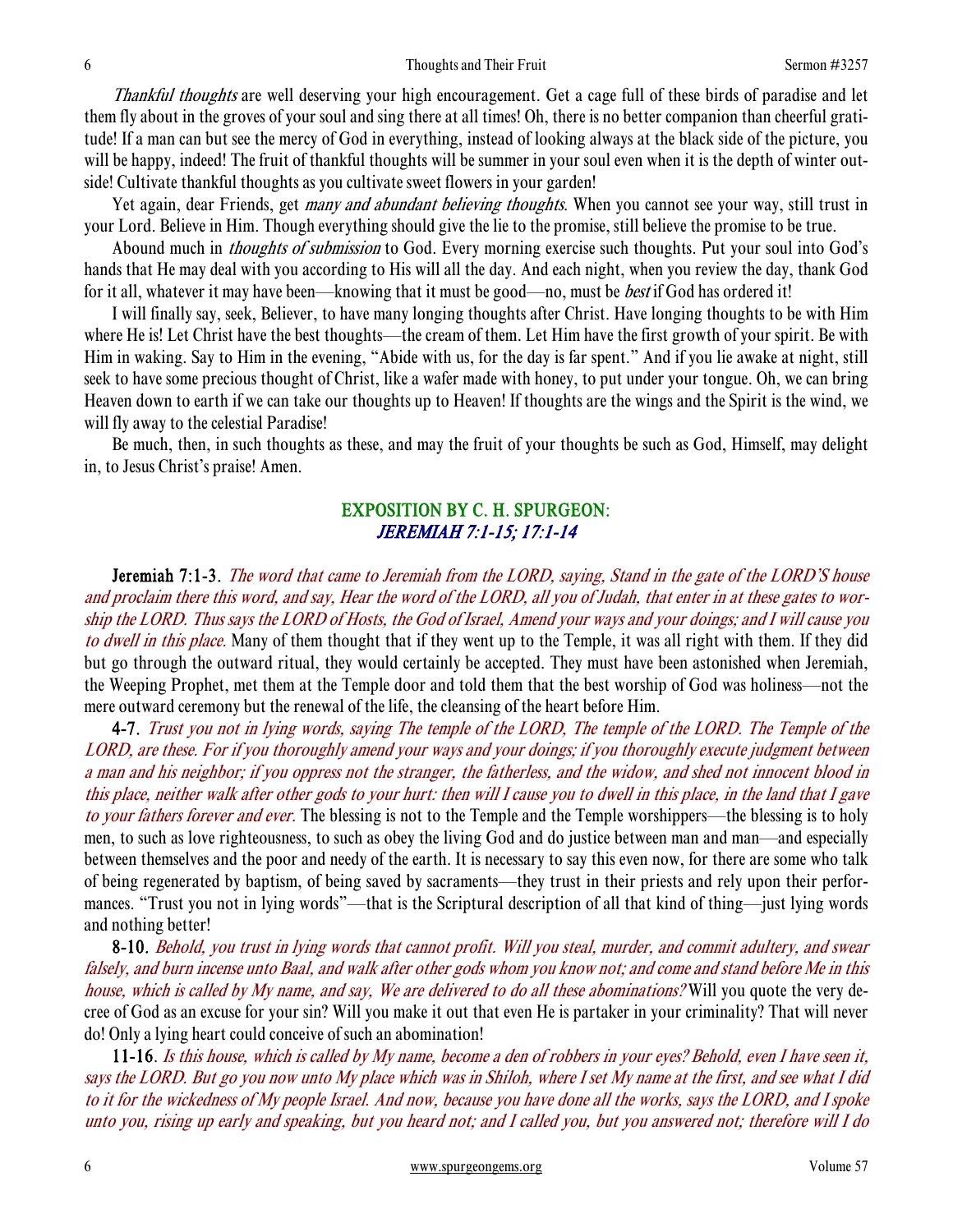### Sermon #3257 Thoughts and Their Fruit 7

unto this house, which is called by My name, wherein you trust, and unto the place which I gave to you and to your father, as I have done to Shiloh. And I will cast you out of My sight, as I have cast out all your brethren, even the whole seed of Ephraim. Therefore pray not you for this people, neither lift up cry nor prayer for them, neither make interception to Me: for I will not hear you. You know how, through the sin of Eli's sons, God forsook Shiloh—and the tent of His House and the Ark of His Covenant were removed—and Shiloh became an utter desolation. So will God do to any Church that becomes unfaithful to Him! Go to Rome and see what she is today—mother of harlots, though once she seemed to be the chaste spouse of Christ. Her idolatries are as many as those of the heathen, for she forsook the Truth of God and turned aside from the Most High! Think not that God is tied to any place, or to any ministry. If we walk not before Him aright, He may take the candlestick out of its place! He may take the talent away and give it to others and then, "Ichabod," shall be written on the walls whether it is of Shiloh or of Jerusalem! Jeremiah has thus shown us clearly that no confidence can be placed in holy places or outward ceremonies—the state of the heart and the life is the allimportant matter!

**Jeremiah 17:1.** The sin of Judah is written with a pen of iron, and with the point of a diamond. [See Sermon #812, Volume 14—THE DEEP-SEATED CHARACTER OF SIN—Read/download the entire sermon, free of charge, at http://www.spurgeongems.org.] It is so ingrained in their very nature that you might as well try to erase an inscription that is written upon steel with the point of a diamond as hope to get this perversity out of the nation! It is engraved upon the tablets of their heart. What is mere habit can be altered, but what is ingrained in the heart cannot be taken away except by a miracle of Grace! It was the heart that was wrong—the fountainhead was polluted—so what could the streams be, but foul?

1. It is engraved upon the table of their heart, and upon the horns of your altars; Their holiest things were defiled. They wrote up the names of their idol gods even upon God's altar and so they bore a written testimony against themselves!

2. While their children remember their altars and their groves by the green trees upon the high hills. God forbade the setting up of altars. There was one altar at Jerusalem and there were to be no more—but they selected spots where great trees had long grown—they chose the tops of the hills—and they built shrines for their idols there! And therefore God was angry with them. Oh, how readily we may turn anything into sin! How easily our choicest mercies may be made into occasions of iniquity!

3-8. O My mountain in the field, I will give your substance and all your treasures to the spoil, and your high places for sin, throughout all your border. And you, even yourself, shall discontinue from your heritage that I gave you and I will cause you to serve your enemies in the land which you know not: for you have kindled a fire in My anger which shall burn forever. Thus says the Lord, Cursed be the man that trusts in man, and makes flesh his arm, and whose heart departs from the LORD. For he shall be like the heath in the desert, and shall not see when good comes ; but shall inhabit the parched places in the wilderness, in a salt land and not inhabited. Blessed is the man that trusts in the LORD, and whose hope the LORD is. For he shall be as a tree planted by the waters, and that spreads out her roots by the river, and shall not see when heat comes , but her leaf shall be green; and shall not be careful in the year of drought, neither shall cease from yielding fruit. Oh, the blessedness of confidence in God! You see it here set out in contrast with the misery of trusting in men! Drought comes even to this tree and times of trouble come to the Believer—but the drought does not affect the tree, for it has secret, underground sources from which it sucks up its life! It spreads out its roots by the river and blessed is that man who has a secret life, a secret strength, a secret comfort which sustains him in the trying hour! The world cannot perceive it, but he drinks it in and lives upon it.

**9.** The heart. That is the principal matter, it was the heart of the nation which had gone astray from God. "The heart—

Volume 57 www.spurgeongems.org 7 7 9-11. Is deceitful above all things, and desperately wicked: who can know it? I the Lord search the heart, I try the reins, even to give every man according to his ways, and according to the fruit of his doings. As the partridge sits on eggs, and hatches them not; so he that gets riches, and is not right, shall leave them in the midst of his days, and at his end shall be a fool. The Prophet likens the man who gets riches by falsehood and oppression to a bird which has many eggs, too many for her to cover and, consequently, though she sits on them, there is such a heap of eggs that they are, none of them, hatched—they come to nothing. I think I know some men who are very much like that partridge. It would be a great mercy for them if they had only half of the eggs that they have, for all they get is the care and trouble of cover